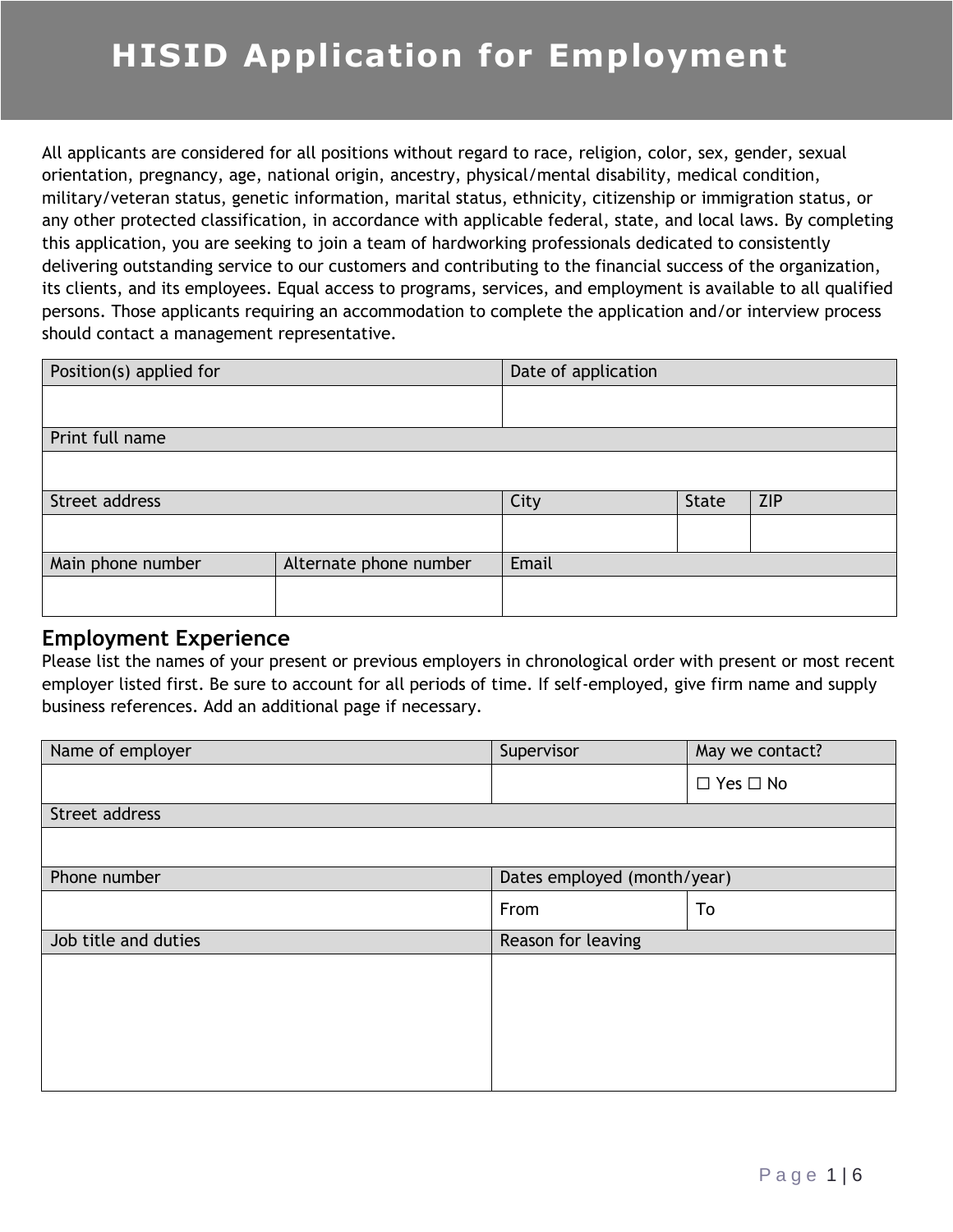# **HISID Application for Employment**

| Name of employer      | Supervisor                  | May we contact?      |  |
|-----------------------|-----------------------------|----------------------|--|
|                       |                             | $\Box$ Yes $\Box$ No |  |
| <b>Street Address</b> |                             |                      |  |
|                       |                             |                      |  |
| Phone Number          | Dates employed (month/year) |                      |  |
|                       | From                        | To                   |  |
| Job title and duties  | Reason for leaving          |                      |  |
|                       |                             |                      |  |
|                       |                             |                      |  |
|                       |                             |                      |  |
|                       |                             |                      |  |
|                       |                             |                      |  |
|                       |                             |                      |  |
|                       |                             |                      |  |

| Name of employer      | Supervisor                  | May we contact?      |
|-----------------------|-----------------------------|----------------------|
|                       |                             | $\Box$ Yes $\Box$ No |
| <b>Street Address</b> |                             |                      |
|                       |                             |                      |
| Phone Number          | Dates employed (month/year) |                      |
|                       | From                        | To                   |
| Job title and duties  | Reason for leaving          |                      |
|                       |                             |                      |
|                       |                             |                      |
|                       |                             |                      |
|                       |                             |                      |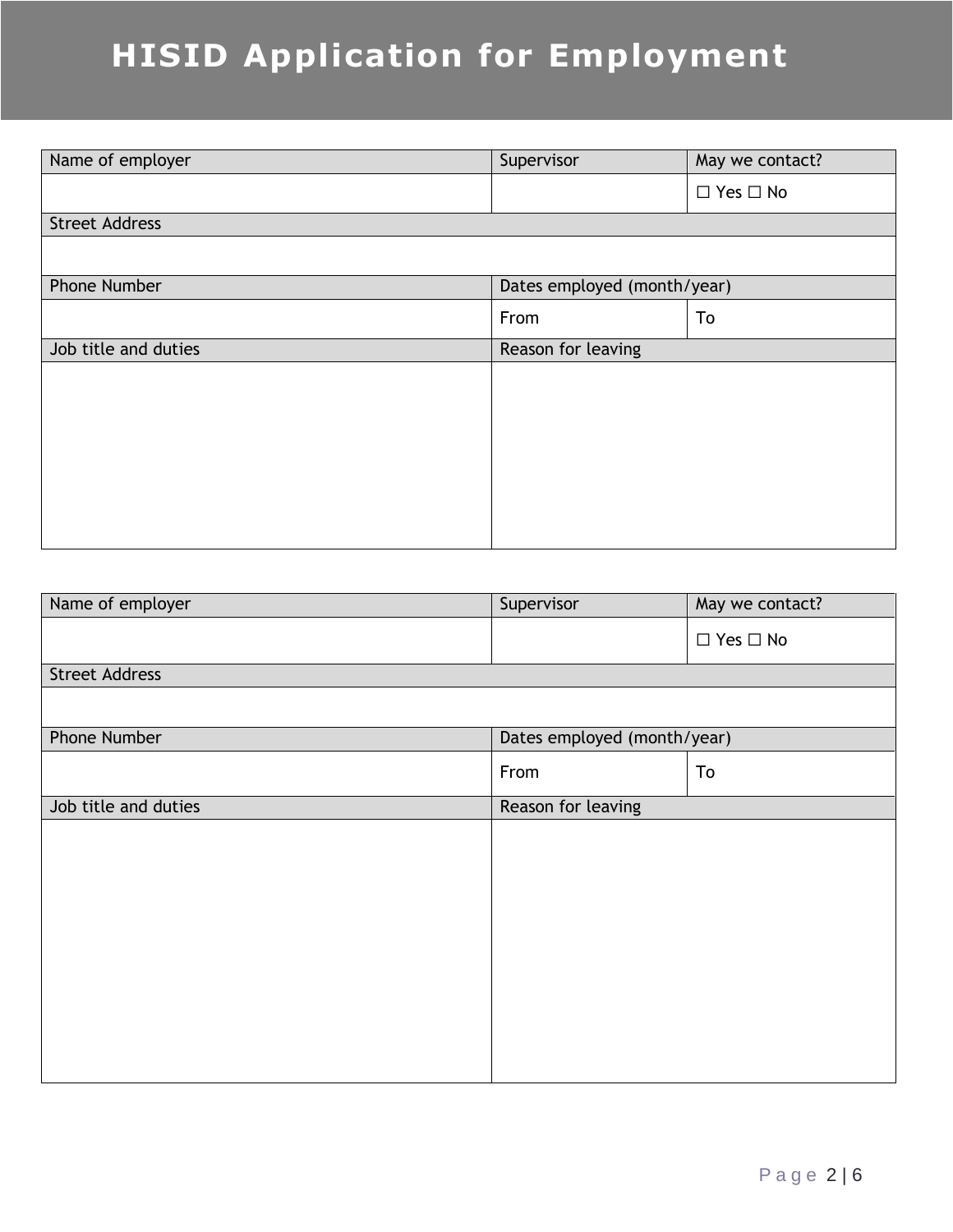# **HISID Application for Employment**

Have you ever been involuntarily terminated or asked to resign from any job?  $\Box$  Yes  $\Box$  No

If yes, please explain.

Please explain any gaps in your employment history.

Please list any other experience, job-related skills, additional languages, or other qualifications that you believe should be considered in evaluating your qualifications for employment.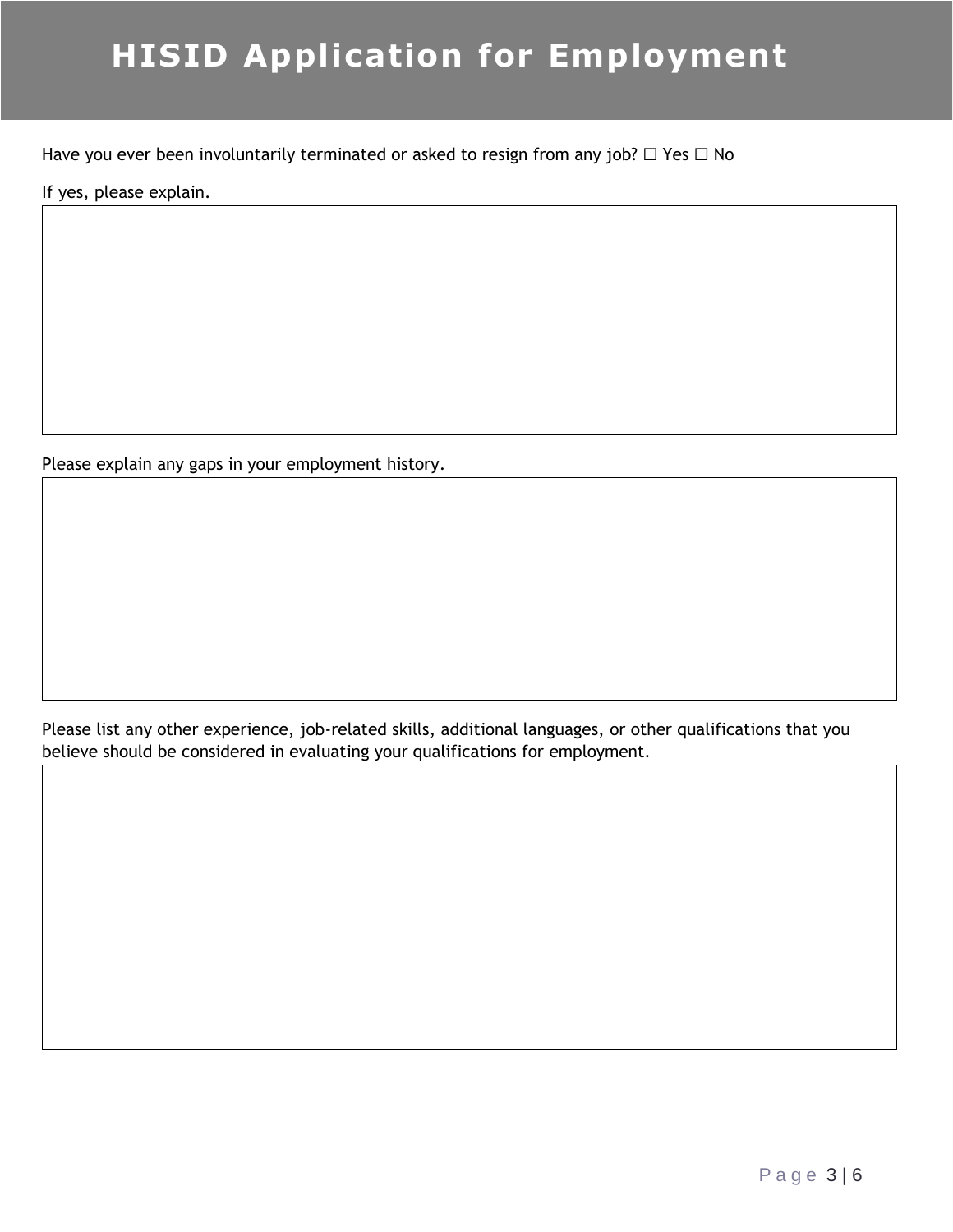#### **Education**

Please describe your educational background in the table provided below.

|                                     | School name | Years<br>completed | Diploma/<br>degree<br>(Yes/No) | Area of study/major | Specialized<br>training, skills, or<br>extracurricular<br>activities |
|-------------------------------------|-------------|--------------------|--------------------------------|---------------------|----------------------------------------------------------------------|
| High school                         |             |                    |                                |                     |                                                                      |
| College/<br>university              |             |                    |                                |                     |                                                                      |
| Graduate/<br>professional<br>school |             |                    |                                |                     |                                                                      |
| Trade<br>school                     |             |                    |                                |                     |                                                                      |
| Other                               |             |                    |                                |                     |                                                                      |

### **Business and Professional References**

Please list three professional references of individuals who are *not* related to you.

| Name and title | Relationship | Phone number or email |
|----------------|--------------|-----------------------|
|                |              |                       |
|                |              |                       |
|                |              |                       |

### **Personal References**

Please list three people who know you well.

| Name and title | Relationship and years<br>acquainted | Phone number or email |
|----------------|--------------------------------------|-----------------------|
|                |                                      |                       |
|                |                                      |                       |
|                |                                      |                       |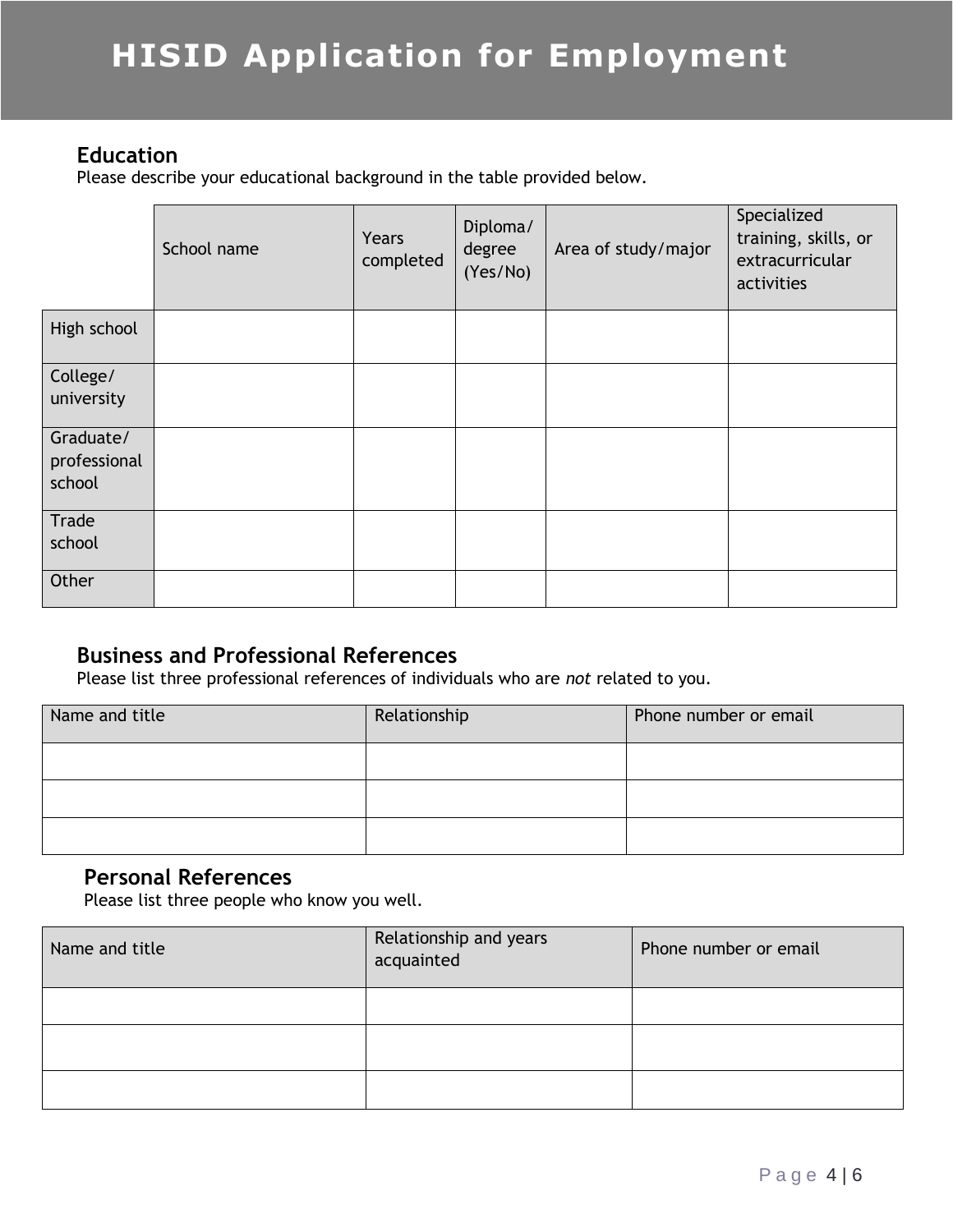## **HISID Application for Employment**

### **General Information**

- 1. Have you ever used another name?  $□$  Yes  $□$  No
- 2. Is any additional information relative to name changes, use of an assumed name, or nickname necessary to enable a check on your work and educational record?  $\Box$  Yes  $\Box$  No

If yes to either of the above, please explain:

- 3. Have you ever worked for this company before?  $\Box$  Yes  $\Box$  No If yes, please provide dates and position:
- 4. Do you have friends and/or relatives working for this company?  $\Box$  Yes  $\Box$  No If yes, name(s) and relationship(s):
- 5. On what date are you available to begin work?

#### 6. Days/hours available to work:

| Monday | <i>i</i> uesday | Wednesday | Thursday | Friday | Saturday | Sundav |
|--------|-----------------|-----------|----------|--------|----------|--------|
|        |                 |           |          |        |          |        |

- 7. Are you available to work?  $\Box$  Full-time  $\Box$  Part-time  $\Box$  Shift Work  $\Box$  Temporary
- 8. If hired, would you have a reliable means of transportation to and from work?  $\Box$  Yes  $\Box$  No
- 9. Can you travel if the position requires it?  $\Box$  Yes  $\Box$  No
- 10. Can you relocate if the position requires it?  $□$  Yes  $□$  No
- 11. Are you at least 18 years old?  $□$  Yes  $□$  No

**Note:** If under 18, hire is subject to verification that you are of minimum legal age.

- 12. If hired, can you present evidence of your identity and legal right to work in this country? ☐ Yes ☐ No
- 13. Are you able to perform the essential job functions of the job for which you are applying with or without reasonable accommodation?  $□$  Yes  $□$  No **Note:** We comply with the Americans with Disabilities Act and consider reasonable accommodation measures that may be necessary for qualified applicants/employees to perform essential job

functions.